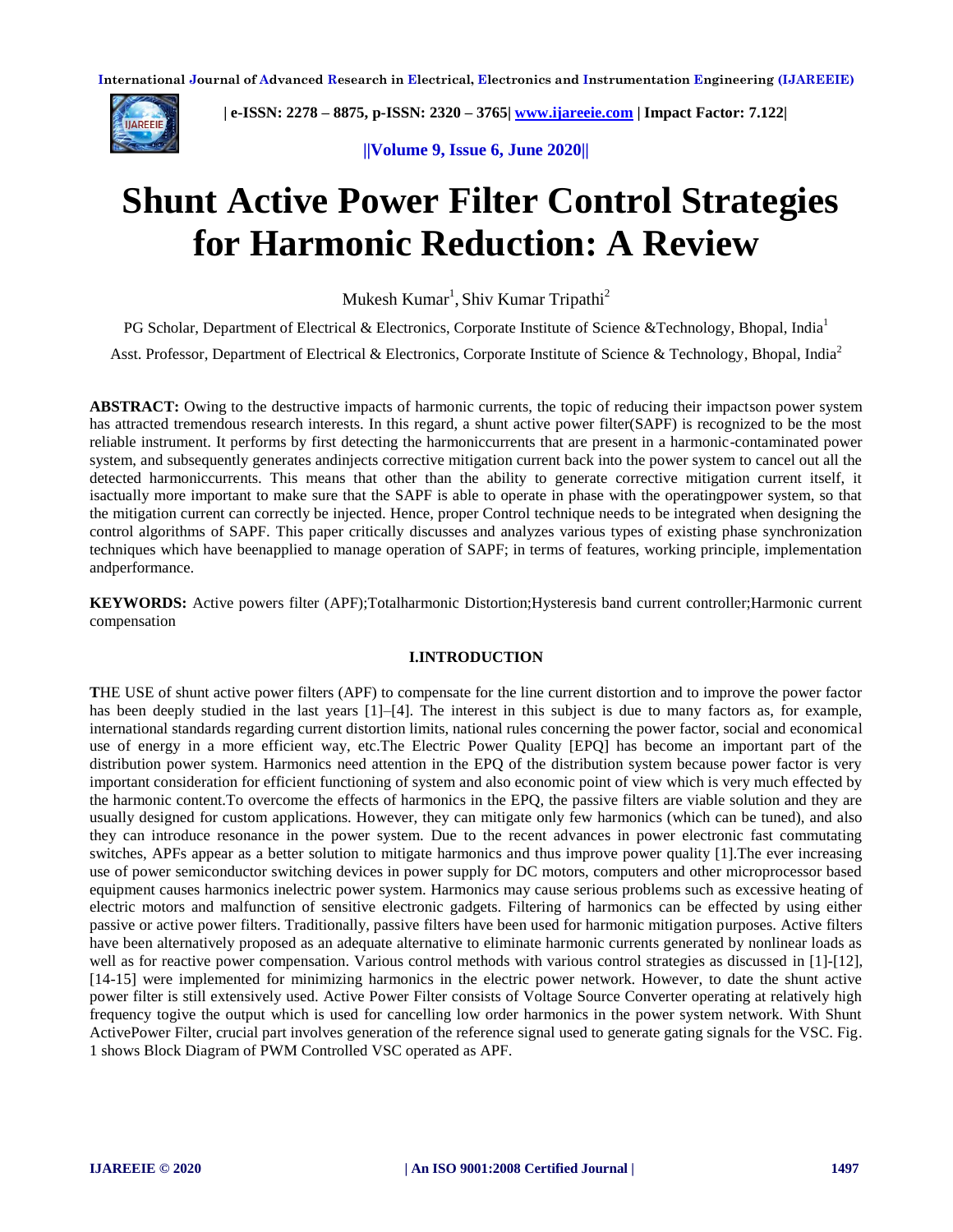

 **| e-ISSN: 2278 – 8875, p-ISSN: 2320 – 3765| [www.ijareeie.com](http://www.ijareeie.com/) | Impact Factor: 7.122|** 



# **||Volume 9, Issue 6, June 2020||**

Fig.1 Block Diagram of PWM Controlled VSC operated as APF

Several control methods involved in generating reference signals have been discussed in [1]-[14] among them being the Synchronous Reference Frame method. Many control strategies have been proposed, for example in [14]-[15] discussed about taking care of delays which when not taken care of, may cause the controller to be unstable hence the whole system becoming unstable. However, where control is concerned, the integral component of the PI controller can lead to integrator windup resulting into instability of the controller and hence poor performance of the shunt active power filter. In order to improve performance, this paper presents a method to effectively compensate the windup of the integral term of the PI controller. It is an integrator antiwindup circuit.

## **II.SHUNT ACTIVE POWER FILTER (SAPF)**

Modern active filters have the multiple functions like harmonic filtering, damping, isolation and termination, reactive power control for power factor correction and voltage regulation, voltage flicker mitigation and load balancing. It is cost effective and thus can be used commercially. The operation of APF depends on the algorithm applied to the controller [4]. The schematic of SAPF is as shown in Figure 2 The output voltage of Inverter can be controlled both in magnitude and phase, which is coupled to system voltage through a relatively small (0.15 -0.2 pu) tie reactance. For full compensation of load, converter has to supply reactive power (Q) of same magnitude, but of opposite sign. So, reactive power drawn from source is zero, thus unity power factor can be achieved. The Shunt Active Power Filter (SAPF) has the robust control of current harmonics within the limit and makes the system to be more efficient. The Figure 1 shows the configuration of the Shunt APF [3]. The coupling transformer connected to the system for the injection of the compensating harmonics to eliminate the distortion. The switching converter is based on VSC topology of three leg configuration of IGBT components. The Capacitor C connected along the DC terminal of the converter which supplies the DC voltage VDC to the converter. The 6 pulse converters which are operated in the 1800 phase shift to the IGBT of same leg, 1200 between the two legs and 600 phase shift between the n+ 1 component.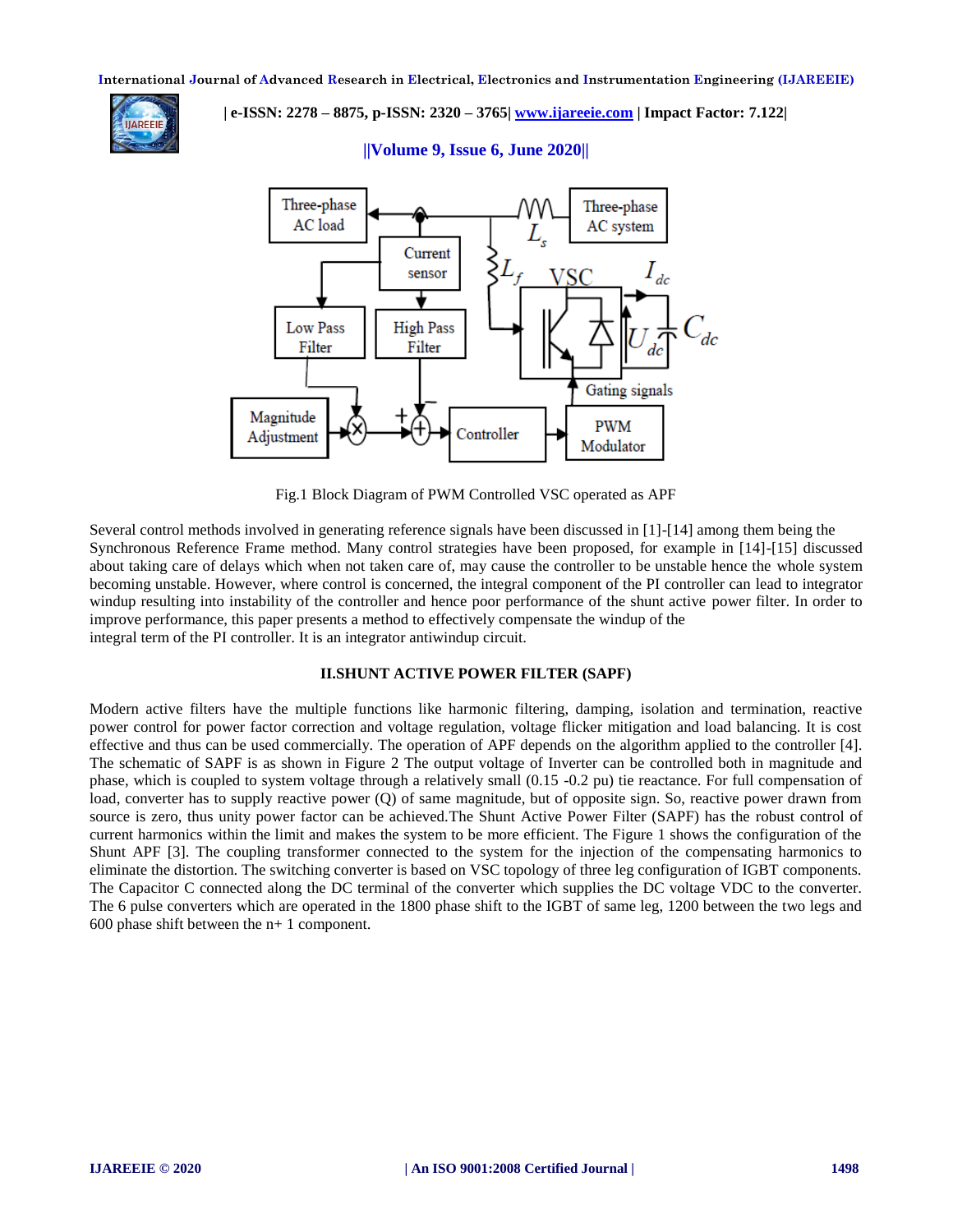

 **| e-ISSN: 2278 – 8875, p-ISSN: 2320 – 3765| [www.ijareeie.com](http://www.ijareeie.com/) | Impact Factor: 7.122|** 

**||Volume 9, Issue 6, June 2020||**



Figure 2. Shunt Active Power Filter (SAPF) Configuration

The main circuit of the shunt APF shown in Fig. 1(a) is implemented using the three-leg split-capacitor topology [1-4]. It uses three independent controllers acting on a half bridge pulse width modulation (PWM) VSI converter. A common capacitor is coupled to a dc-bus with the midpoint connected to the neutral wire, while the ac side is connected to the power supply system using three coupling inductors, which act as low pass filters (LPF). This topology requires a control strategy to balance the dc-bus capacitor voltages. The circuit shown in Fig. 3 is implemented using the four-leg full-bridge VSI topology [5-8]. The neutral wire current is controlled via an additional leg, requiring an additional coupling inductor. Despite needing an additional leg, smaller capacitors than those of the S-C topology are required, and balancing the dc-bus capacitor voltage is not necessary. shows the shunt APF implemented using three single-phase full-bridge VSI converters, as well as an increasing number of switching devices. However, the 3F-B topology allows independent control of the three phases [9], while the dc-bus voltage drops by a factor of 3 when compared with the F-L topology, and by factor of 2 when compared with the S-C topology [7] of common coupling (PCC), between voltage supply and harmonic-producing load (or morecommonly known as nonlinear load). In the literature, the harmonic-producing load is commonlydeveloped by using an uncontrolled bridge rectifier which is further connected to a combination of resistor  $(R)$ , inductor  $(L)$ , and capacitor  $(C)$ elements [16,17].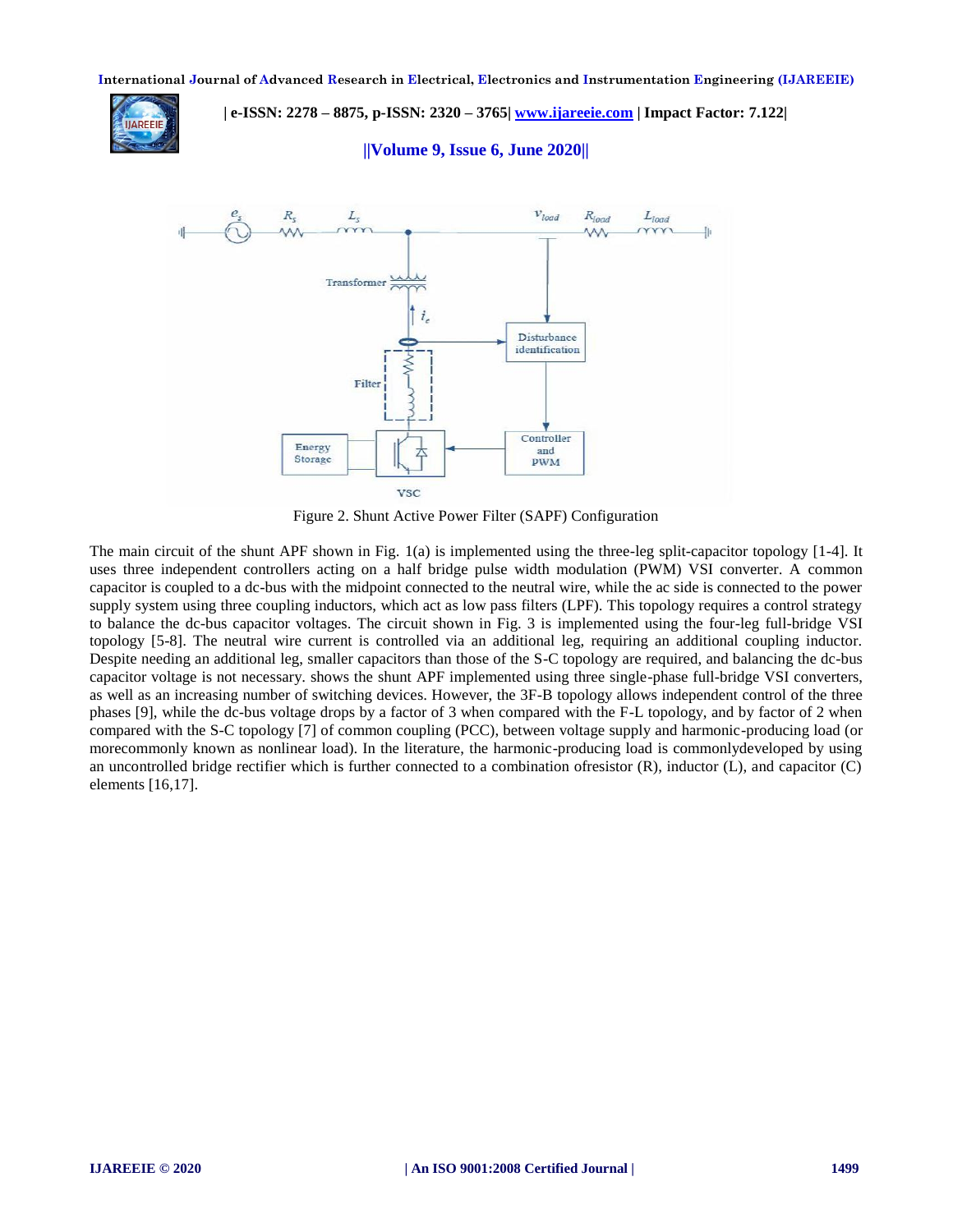

 **| e-ISSN: 2278 – 8875, p-ISSN: 2320 – 3765| [www.ijareeie.com](http://www.ijareeie.com/) | Impact Factor: 7.122|** 

# **||Volume 9, Issue 6, June 2020||**



Figure 3. Typical power circuits connection of voltage source inverter (VSI)-based shunt active power filter (SAPF) and the associated control algorithms in its control system.

The structure of SAPF can distinctively be separated into two parts: power circuits whichcomprises of power semiconductor switches, capacitors, inductors, power diodes (in some SAPFtopologies); and a control system that is designed to control switching operation of the switches.The operation of SAPF is rather simple. One can easily grasp the basic idea by looking at thecurrent flow in a SAPF-installed power system. Referring to Figure 1 and by applying Kirchho'scurrent law (KCL) at PCC, current flow in a harmonic-polluted power system before connecting aSAPF can be written as

#### **Harmonic Compensation**

Synchronous frame theory (d-q theory) based controller is suggested because it has greater and gives better performance when the supply voltage is distorted. The advantage with SRF method is any harmonic component other than DC present in the element can be filtered out easily because the fundamental components are turned as DC components [6].

## **APF Control Methods**

#### **Instantaneous Active Power Theory**

The instantaneous active, reactive power method, proposed by Akagi [4], for calculating the reference compensation currents are required to inject into the network at the connected point of the nonlinear load. It remains one of the most popular SAPF control schemes. Since then, the theory has inspired many works dealing with active power filter compensation strategies. One of the peculiar features of a shunt APF is that it can be designed without active energy source units, such as batteries, or in other forms in its compensation mechanism. In other words, an ideal APF does not consume any average power supplied by source [5].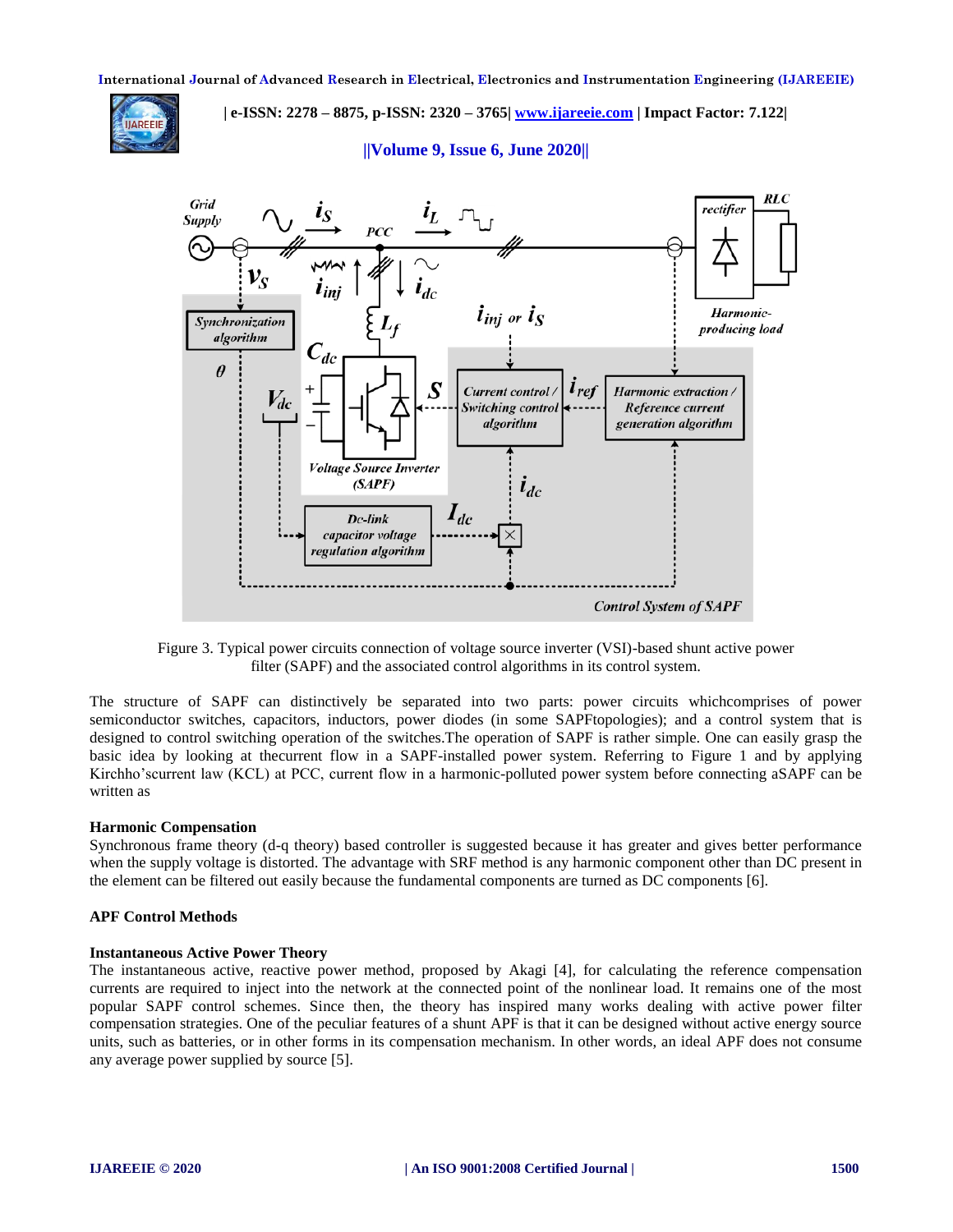

 **| e-ISSN: 2278 – 8875, p-ISSN: 2320 – 3765| [www.ijareeie.com](http://www.ijareeie.com/) | Impact Factor: 7.122|** 

# **||Volume 9, Issue 6, June 2020||**

$$
\begin{bmatrix} v_a \\ v_b \\ v_0 \end{bmatrix} = \sqrt{2}/3 \begin{bmatrix} 1 & -1/2 & -1/2 \\ 0 & \sqrt{3}/2 & -\sqrt{3}/2 \\ 1/(\sqrt{2} & 1/\sqrt{2} & 1/\sqrt{2} \\ 1/(\sqrt{2} & 1/\sqrt{2} & -\sqrt{2}/2 \\ 1/(\sqrt{2} & 1/\sqrt{2}) & -\sqrt{2}/2 \\ 1/(\sqrt{2} & 1/\sqrt{2} & -\sqrt{3}/2 \\ 1/(\sqrt{2} & 1/\sqrt{2} & 1/\sqrt{2} \end{bmatrix} \begin{bmatrix} i_a \\ i_b \\ i_b \end{bmatrix}
$$
  
\n
$$
P_{\alpha\beta} = V_{\alpha}i_{\alpha} + V_{\beta}i_{\alpha}
$$
  
\n
$$
\overline{P} = \overline{P} + \overline{P}, \overline{Q} = \overline{Q}
$$

## **Synchronous Reference Frame Method**

A synchronous reference frame method for obtaining the load currents at the fundamental frequency, which will be the desired source currents. The APF reference compensation currents are then determined by subtracting the fundamental components from the load currents. Another important characteristic of this theory is the simplicity of the calculations, which involves only algebraic calculation. The basic structure of SRF controller consists of direct (d-q) and inverse (d-q) park transformations as given below. These can be useful for the evaluation of a specific harmonic component of the input signals.

$$
\begin{bmatrix} I_{1\alpha} \\ I_{1\beta} \end{bmatrix} = \sqrt{2/3} \begin{bmatrix} 1 & -1/2 & -1/2 \\ 0 & \sqrt{3}/2 & -\sqrt{3}/2 \\ 1 & 1/2 & 1/2 \\ 1/2 & 1/2 & 1/2 \end{bmatrix} \begin{bmatrix} I_{1\alpha} \\ I_{1\alpha} \end{bmatrix}
$$
  
\n
$$
\begin{bmatrix} I_{1\alpha} \\ I_{1\alpha} \end{bmatrix} = \begin{bmatrix} \cos\theta & \sin\theta \\ -\sin\theta & \cos\theta \end{bmatrix} \begin{bmatrix} I_{1\alpha} \\ I_{1\beta} \end{bmatrix}
$$
  
\nWhere,  $\theta = \tan^{-1} \begin{bmatrix} \frac{\sqrt{9}}{1} \\ \frac{\sqrt{9}}{1} \end{bmatrix}$   
\n
$$
\overline{I_{1\alpha}} = \overline{I_{1\alpha}} + \overline{I_{1\alpha}}, \overline{I_{1\alpha}} = \overline{I_{1\alpha}} + \overline{I_{1\alpha}}
$$

The DC voltage across the capacitor Vdc is to be kept within a range of a voltage throughout the operation of the system. The PI controller is connected to output of the voltage measurement Vdc and a constant is compared with the measured voltage of the system.

## **Reference current computation method**

The active power filter control is based on the use of self-tuningfilters (STF) for the reference current generation and on a modulated hysteresis current controller.This active filter is intended for harmonic compensation of a diode rectifier feeding a RL load underdistorted voltage conditions**.**The proposed control strategy canbe divided in two parts. The first part is the harmonic isolator (reference current generation). Itconsists in generating the harmonic current references and uses STFinstead of HPF or LPF usually used in the p–q theory first proposedby Akagi et al. [8]. This harmonic isolator will be implementedinto a DSPACE system(DS1104 card) in the experimental study. Thesecond part is the current control of the power converter. This controllergenerates the suited switching pattern to drive the IGBTs ofthe inverter by using a modulated hysteresis current controller. Inthe experimental study, this controller is implemented into an analoguecard. Fig. 2 shows the schematic diagram of the active powerfilter system**.**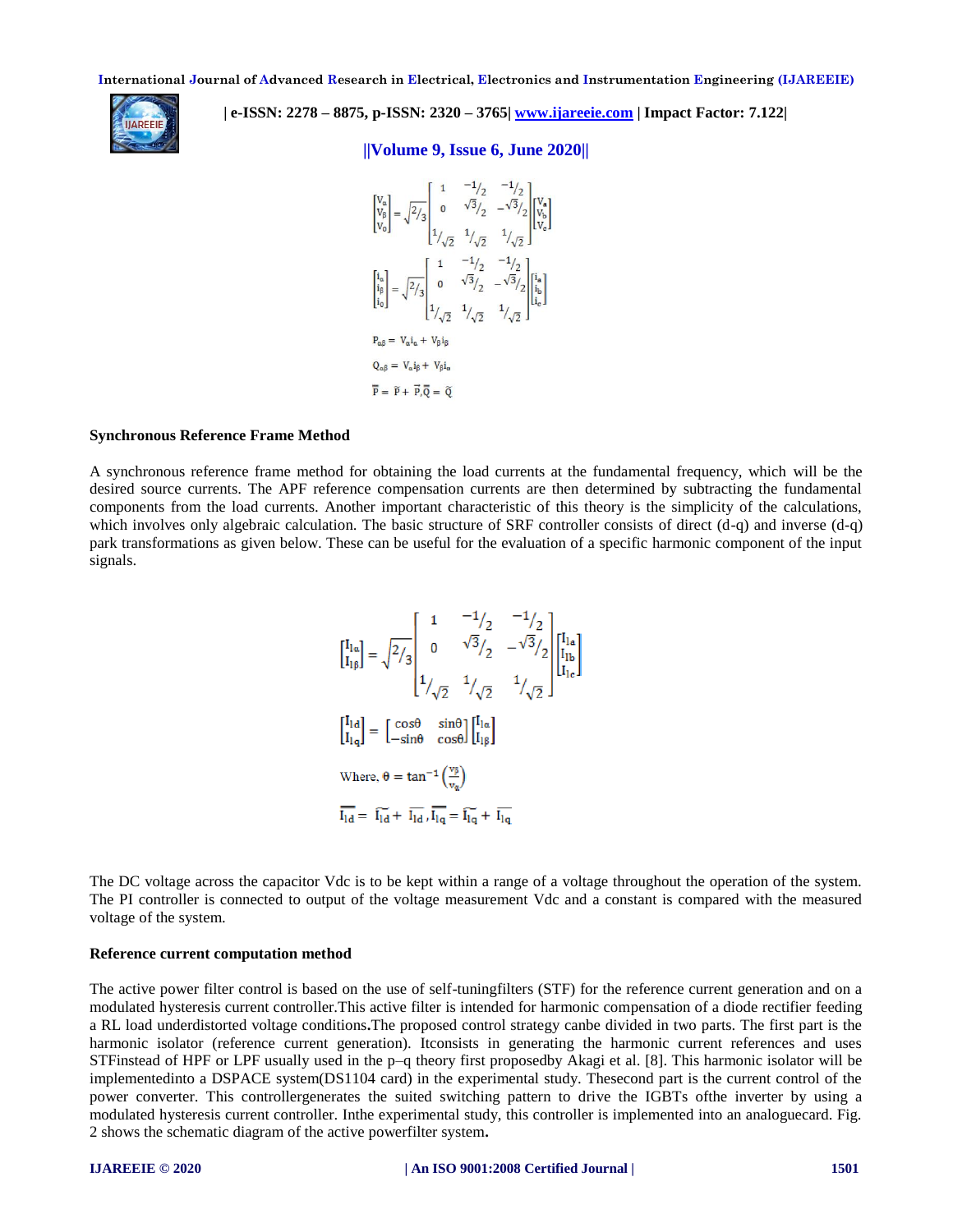

 **| e-ISSN: 2278 – 8875, p-ISSN: 2320 – 3765| [www.ijareeie.com](http://www.ijareeie.com/) | Impact Factor: 7.122|** 

# **||Volume 9, Issue 6, June 2020||**



**Fig. 2.** Active filter system.

Thehardware implementation has been performed based on the optimisationof the reference current generation and using a modifiedversion of the p–q theory. The control of the active filterwas dividedin two parts, the first one realized by the DSPACE system to generate the reference currents and the second one achieved by an analogue card for the switching pattern generation, implementinga modulated hysteresis current controller.Self-tuning filters have been introduced in the proposed modifiedversion of the p–q theory instead of classical extraction filters(high pass and/or low pass filters) for both grid voltages and loadcurrents. The use of this filter experimentally leads to satisfactoryperformances since it perfectly extracts the harmonic currentsunder distorted conditions. For the current controller, we implementedthe modulated hysteresis current controller to obtain afixed switching frequency for the IGBTs.The simulation and the experimental results have demonstratedand comforted the major advantages of using STF and modulatedhysteresis current controller in the filter control. In conclusion,the proposed control for shunt active power filter is effective ininstallation on an actual power system under distorted conditions.

# **Adaptive Hysteresis Band Current Controller**

a novel adaptive hysteresis bandcurrent controller is proposed for active power filter toeliminate harmonics and to compensate the reactive powerof three-phase rectifier. The novel adaptive hysteresisband current controller changes the hysteresis bandwidthaccording to modulation frequency, supply voltage, DCcapacitor voltage and slope of the *i,*  referencecompensator current wave. The hysteresis band currentcontroller determines the switching signals of the ActivePower Filter (APF), and the algorithm based on anextension of synchronous reference frame theory (d-q-0) isused to determine the suitable current reference signals**.**The hysteresis band current control can be implemented to generate the switching pattern in order to get precise and quickresponse. The hysteresis band current control technique hasproven to be most suitable for all the applications of currentcontrolled voltage source inverters in active power filters. Thehysteresis band current control is characterized byunconditioned stability, very fast response, and good accuracy.On the other hand, the basic hysteresis technique exhibits alsoseveral undesirable features; such as uneven switchingfrequency that causes acoustic noise and difficulty indesigning input filters.an adaptive hysteresis-band current control PWM technique where the bandwidth can beprogrammed as a function of system parameters to optimizethe PWM performance. It is proposed an adaptive hysteresisbandalgorithm for the implementation of the fixed-frequencyadaptive hysteresis current control for voltage source invertersin active power filters. Although various criteria ofoptimization are possible, the paper illustrates a case wherethe modulation frequency is held nearly constant.The switching frequency of the hysteresis band current control method described above depends on how fast the current changes from the upper limit of the hysteresis band to the

lower limit of the hysteresis band, or vice versa. The rate of change of the actual active power filter line currents vary the switching frequency, therefore the switching frequency does not remain constant throughout the switching operation, but varies along with the current waveform. Furthermore, the line inductance value of the active power filter and the dc link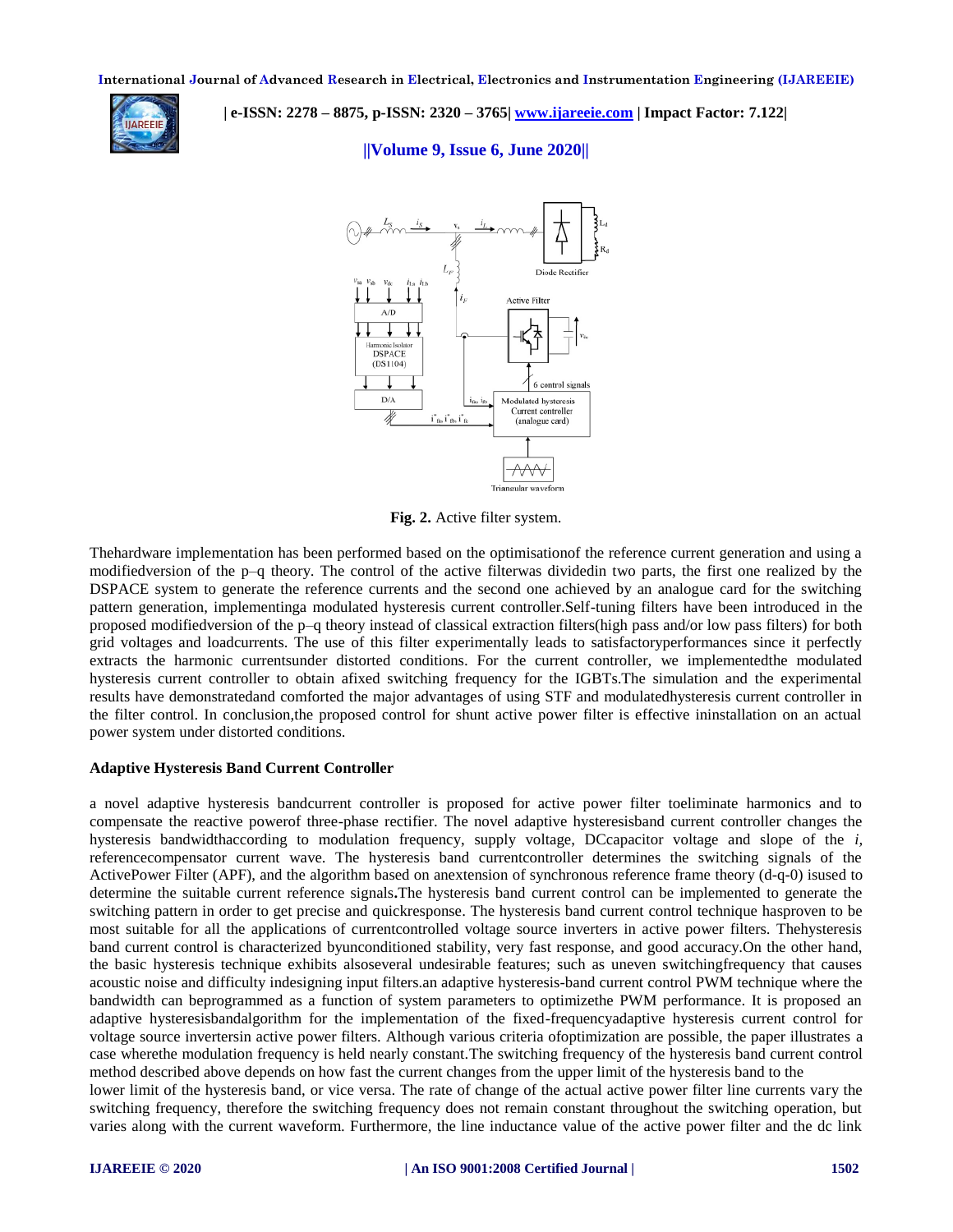

 **| e-ISSN: 2278 – 8875, p-ISSN: 2320 – 3765| [www.ijareeie.com](http://www.ijareeie.com/) | Impact Factor: 7.122|** 

## **||Volume 9, Issue 6, June 2020||**

capacitor voltage are the main parameters determining the rate of change of active power filter line currents. The switching frequency of the active power filter system also depends on the capacitor voltage and the line inductances of the active power filter configuration.



Fig. 5. The adaptive hysteresis bandwidth calculation block diagram.

## **Reference Compensation Current Strategy**

The APF referencecompensation currents, one of the mainstreams is to maintainsinusoidal source currents supplying average real power to the load. With the use of sinusoidal source current strategy, it is proved that the APF can have better performance than other strategies[15]. To achieve full compensation of both reactive power andharmonic/neutral currents of the load, this paper presents a novelapproach to determine the shunt APF reference compensationcurrents, even if the source voltages and load currents are bothimbalanced and distorted**.**compensation strategy of the active power filter is based on the requirement that the source currents need to be balanced, undistorted, and in phase with the positive-sequence source voltages. The goals of the shunt APF control are: 1) unity source power factor at positive-sequence fundamental frequency; 2) minimum average real power consumed or supplied by the APF; 3) harmonic current compensation; and 4) neutral current compensation. Therefore, the active power filter must provide full compensation (i.e., harmonic/neutral currents and reactive power) for the nonlinear load. To achieve these goals, the desired three-phase source currents must be in phase with the positive-sequence fundamental source voltage components.



Fig. 2. Circuit configuration of the APF for Simulink simulation based on the proposed approach.

it is found that all of thesestrategies work well on reactive power and/or harmonic currentcompensation for the imbalanced and/or distorted load underideal source voltages, where (10), (20), and (55) are identical.

However, the synchronous reference frame (SRF) strategy of (15) only computes the sinusoidal fundamental components ofthe load currents; the reactive power compensation and a nullneutral current thus cannot be achieved if the load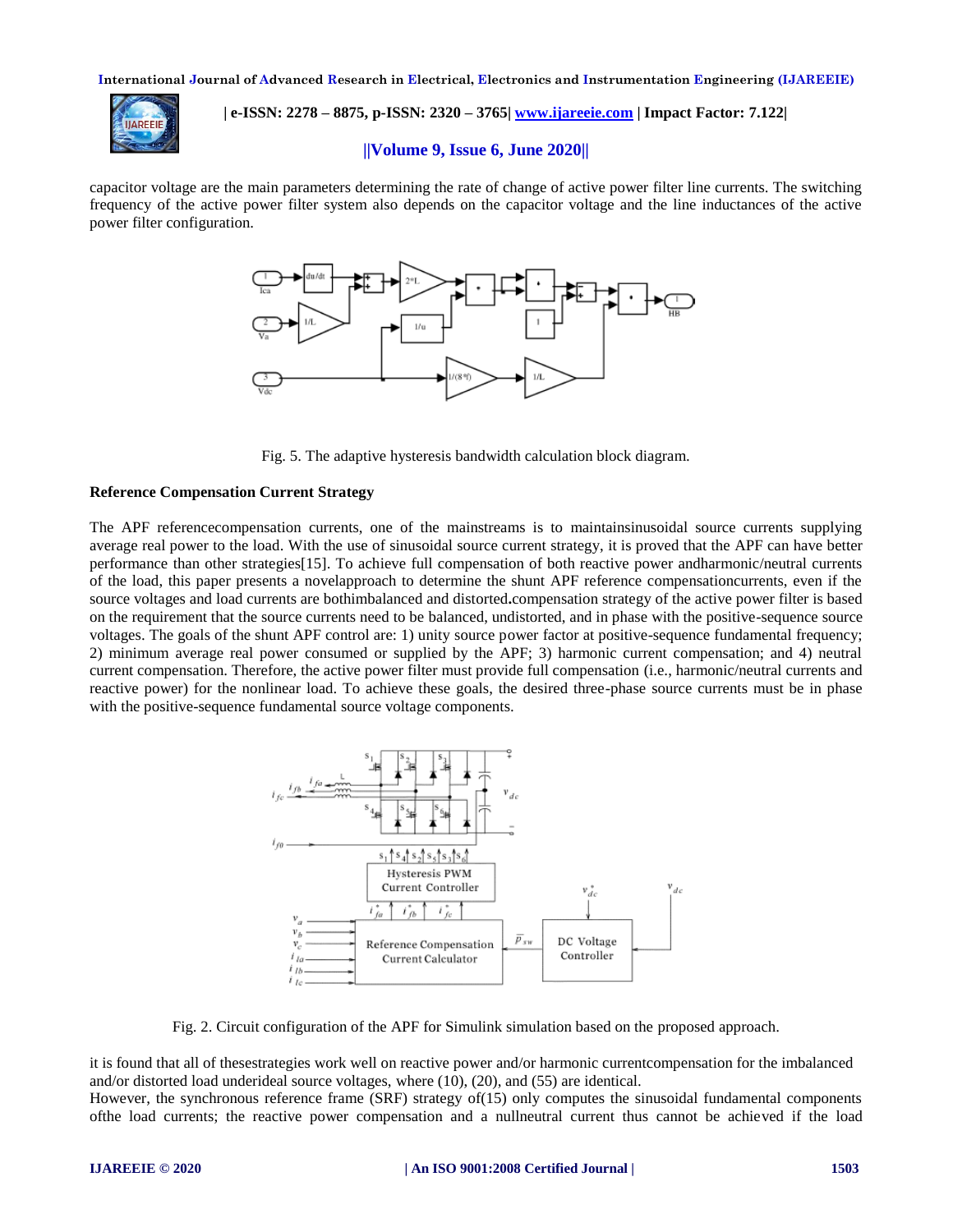

 **| e-ISSN: 2278 – 8875, p-ISSN: 2320 – 3765| [www.ijareeie.com](http://www.ijareeie.com/) | Impact Factor: 7.122|** 

# **||Volume 9, Issue 6, June 2020||**

imbalanceat the fundamental frequency occurs. As shown in the results, when the source voltages are imbalanced and/or distorted, it isfound that the proposed compensation approach is superior tothe reviewed control strategies on achieving the main goals ofthe APF described in Section III. Overall, the proposed strategygives the best APF performance in comparison with the reviewedapproaches.As described in the paper, a well-designed active power filtershould be able to effectively compensate reactive power andsuppress harmonic/neutral currents of the imbalanced/distortedload without supplying or consuming average real power. Thetheory of the proposed compensation strategy for the APF isdescribed in detail and the APF performance is demonstrated through simulations by using Matlab and Simulink. Both resultsyield good agreement with the expected APF goals.

## **Synchronous Detection Method**

In this algorithm, the three-phase sourcecurrents are assumed to be balanced after compensation[6].The real power p(t) consumed by the load could be calculated from the instantaneous voltages and loadcurrents.The average value Pdc is determined by applying p(t) to a low passfilter.This method can be extensively used for compensation of reactive power, current imbalance andmitigation of current harmonics. It is the simplest methodas it requires minimum calculations. However thismethod suffers a drawback from individual harmonicdetection and its mitigation.

## **Perfect Harmonic Cancellation (PHC) method**

The Perfect Harmonic Cancellation (PHC)method can be regarded as a modification of the threeprevious theories. Its objective is to compensate all theharmonic currents and the fundamental reactive powerdemanded by the load in addition to eliminating theimbalance. The source current will therefore be in phasewith the fundamental positive-sequence component ofthe voltage at the PCC [7]the fundamental components of the load voltages and can be obtained using a positive sequence detector. Also, Pdcis filtered from P(t) using a simple low pass filter (LPF). The desired currents calculated using this method are symmetrical and sinusoidal.

#### **Phase Synchronization Techniques**

The phase synchronization techniques which have so far been integrated in the control system of SAPF. It includes the two common techniques in the literaturenamely zero-crossing detection (ZCD) [19,51,52] and phase-locked loop (PLL) [53– 55], and the more recent techniques such as artificial neural-network (ANN) or adaptive linear neuron (ADALINE) [56– 58], fundamental component extraction [59,60], and unit vector generation [61–63]. In this manuscript, the synchronization techniques are classified according to the intended application of SAPF, i.e., either for single-phase or three-phase power system, as illustrated in Figure 3. Over the years, works onSAPF for three-phase system are more popular compared to single-phase system particularly due to wider applications of power electronics devices and nonlinear loads in three-phase environment [64–66].However, to avoid redundancy, this manuscript will examine the synchronization technique itself andsubsequently, suitability of each technique for single-phase and three-phase system applications willbe highlighted.



**Figure 3.**Overview of synchronization techniques applied to SAPF. ZCD: zero-crossing detection; PLL: phase-locked loop; ANN: artificial neural network; ADALINE: adaptive linear neuron.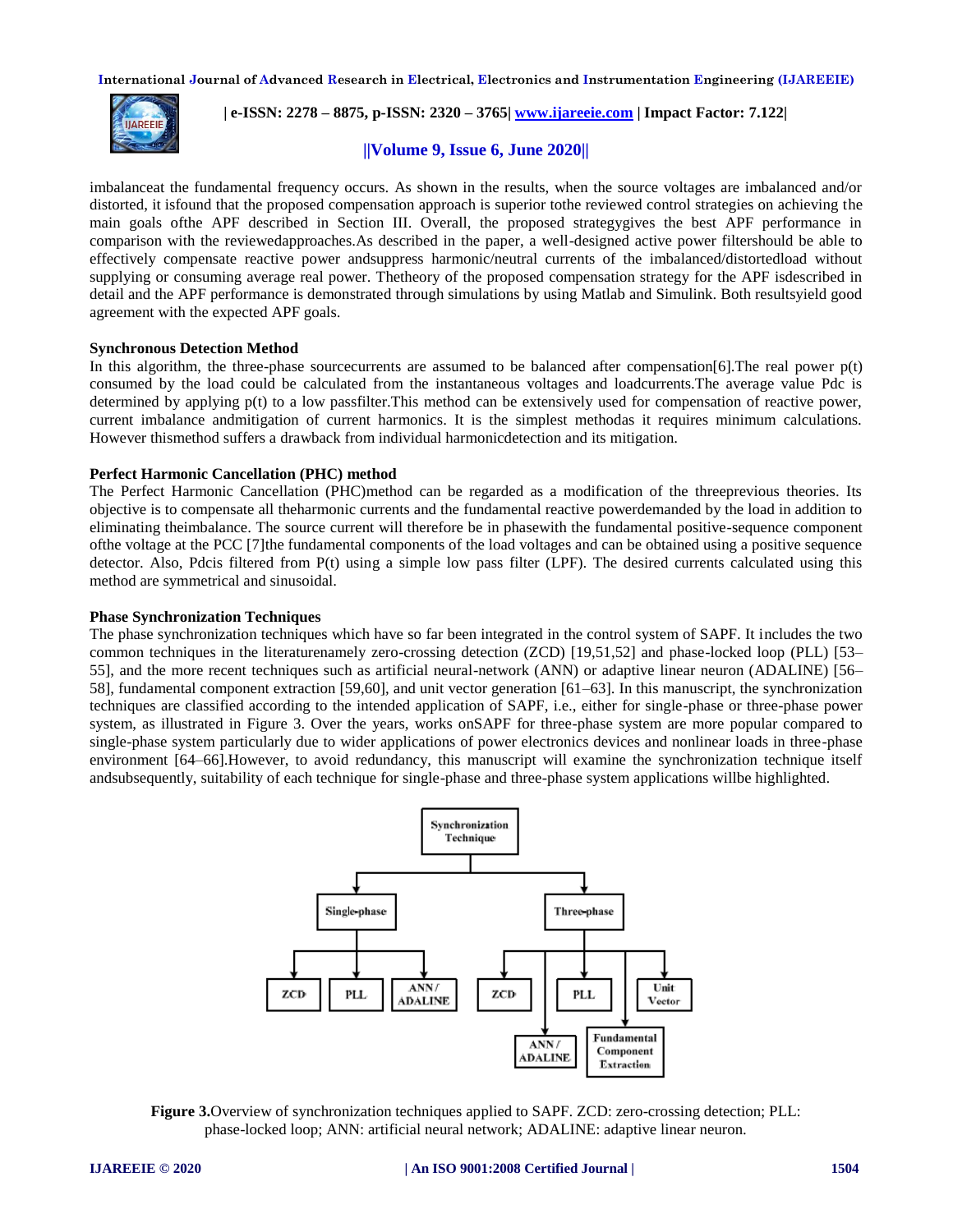

 **| e-ISSN: 2278 – 8875, p-ISSN: 2320 – 3765| [www.ijareeie.com](http://www.ijareeie.com/) | Impact Factor: 7.122|** 

**||Volume 9, Issue 6, June 2020||**

## **Modified Synchronous Reference Frame with Fuzzy Logic Control**

The performance of the modified synchronous reference frame extraction (MSRF)algorithm with fuzzy logic controller (FLC) based current control pulse width modulation (PWM)inverter of three-phase three-wire SAPF to mitigate current harmonics. The proposed FLC isdesigned with a reduced amount of membership functions (MFs) and rules, and thus significantlyreduces the computational time and memory size. Modeling and simulations of SAPF are carriedout using MATLAB/Simulink R2012a with the power system toolbox under steady-state condition,and this is followed with hardware implementation using a TMS320F28335 digital signal processor (DSP), Specrum Digital Inc., Stafford, TX, USA. The results obtained demonstrate a good andsatisfactory response to mitigate the harmonics in the system. The total harmonic distortion (THD)for the system has been reduced from 25.60% to 0.92% and 1.41% in the simulation study with andwithout FLC, respectively.the MSRF technique is employed for the extraction of the harmonics so as to generate the reference signals. This method is based on the SRF technique, and it consists of simplified unit vector generation instead of the phase-locked loop (PLL) circuit for synchronization purposes [20,21], DC bus capacitor for voltage regulation, and stationary/rotating frames for the extraction of harmonic currents [14]. Although the MSRF technique shares a few similar features with the conventional SRF method, the main difference is in the calculation of rotating angles for the reference d-q frame [22–25]. Despite using the *α-β* voltages for calculating the transformation angle, low pass filters (LPF) are used in reducing the voltage harmonics of the input signals, and are consequently used in control process. This filter is essential because the method becomes less affected by harmonics from the source voltage [15,26]. The extracted signal is compared with the compensation or inverter's current so as to produce the required pulses for the inverter. Figure shows the diagram of the modified SRF method.



**Figure 2.**Block diagram of modified synchronous reference frame (MSRF) method.

The quality of the applied current control strategy influences the performance of the PWM voltage source inverter. In order to implement the direct current control technique, both load and compensation currents are sensed [27–31]. The three output reference signals are obtained using the reference current extraction control technique. The PWM switching pulses are generated by sensing the three-phase compensation currents from the SAPF and by comparing with their reference extracted signals. The hysteresis technique and sinusoidal PWM technique are widely used by many researchers, due to their simplicity and fast dynamic responses. However, the major setback of the hysteresis current controller in the operation of SAPF is uneven switching frequency which leads to acoustic noise and difficulty in designing input filters during load variation [32]. The challenge due to the switching frequency can be minimized by reducing the band width of the hysteresis band. However, this increases the current error and thus, produces more distortion in the output current. In order to reduce this problem to a certain extent, a fuzzy PWM controller is used to improve the performance of the VSI. Pulse width modulation (PWM) is a powerful technique for controlling analog circuits in digital form with a microprocessor's digital outputs. The key advantage of the PWM technique is that the on-off behavior changes the average power of the signal with the output signal alternates between on and off within a specified period. This helps to control the delivered power, so that power loss in the switching devices is very low. The PWM switching frequency must be higher than the working frequency of the load (the connected equipment), which means that the resultant waveform observed by the load must be as smooth as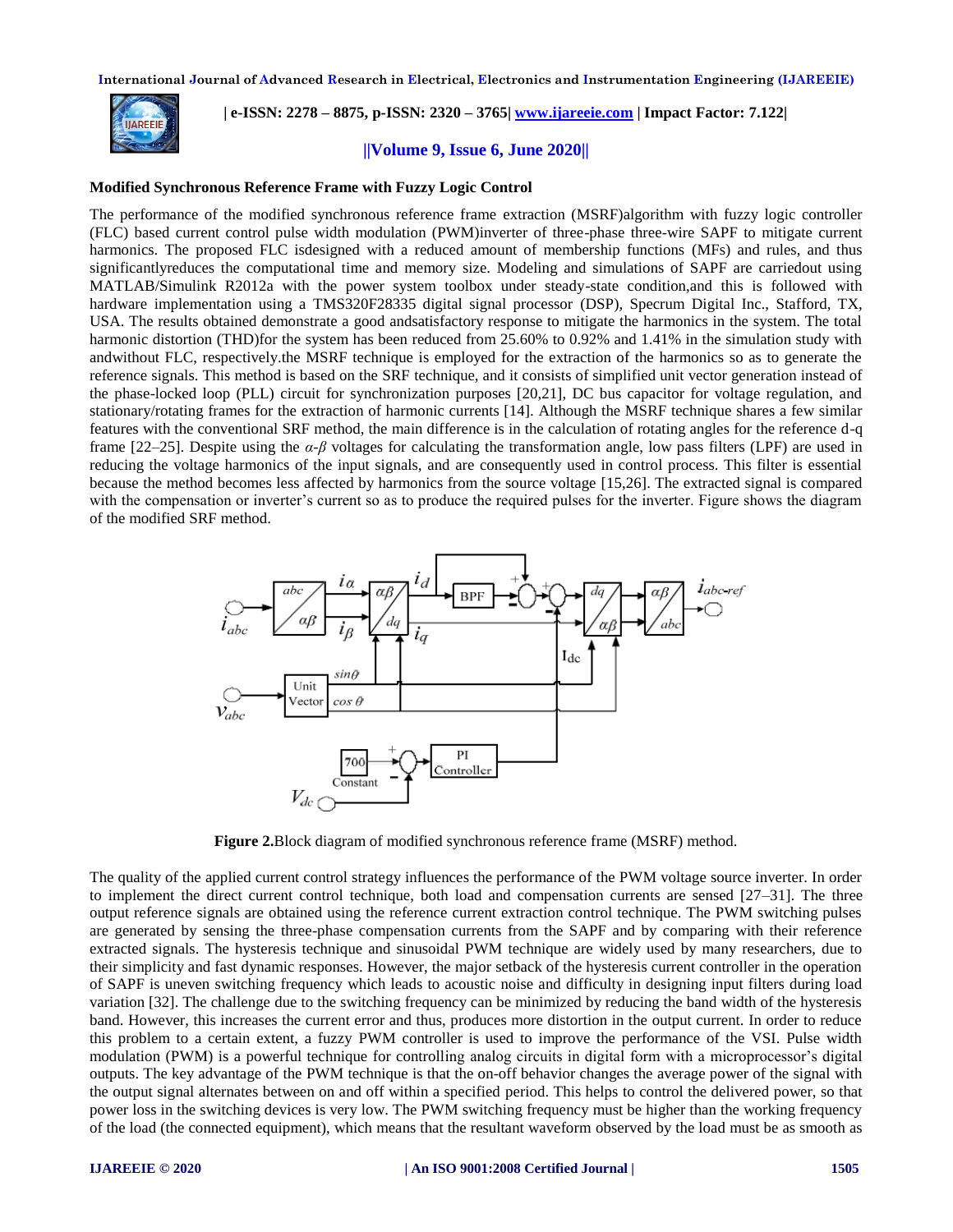

 **| e-ISSN: 2278 – 8875, p-ISSN: 2320 – 3765| [www.ijareeie.com](http://www.ijareeie.com/) | Impact Factor: 7.122|** 

# **||Volume 9, Issue 6, June 2020||**

possible.Recently, FLC has been an interesting and fruitful area for research. The concept was first developed by Zadeh in 1965 [33,34]. It is used instead of classical conventional controllers like the proportional integral and derivative (PID) and proportional and integral (PI) to improve the performance of a system. It is a simple idea comprised of four different parts: fuzzifier, knowledge base, inference, and defuzzifier. Fuzzy logic incorporates human skills and the experience of the operator in the design of a controller for adjusting a process whose input-output relationship is defined by a group of fuzzy control rules. Initially, a crisp set of input data is collected and transformed to a fuzzy set using fuzzy linguistic variables, fuzzy linguistic terms, and membership functions [35]. This is known as fuzzification. Knowledge base comprises data and the rule base so as to coordinate with the other unit. Meanwhile, inference is developed based on this set of rules. Finally, the result is converted back into a specific control output value at the defuzzification stage. One advantage of fuzzy logic control is that it does not require any accurate mathematical model of a system [36].

## **III.CONCLUSION**

Generally, the effectiveness of the applied control techniques depend on theirperformance in distorted and unbalanced grid conditions, phase tracking accuracy, dynamicperformance, noise immunity, and compatibility with other algorithms in the control system ofSAPF. Besides that, control structure complexity and computational burden are also important criteriato be considered in selecting the most suitable control techniques.

## **REFERENCES**

[1]Ms.Poorvi, M. Parmar and Prof. M. V. Makwana, "Harmonic Analysis Using Shunt Active Filter", Journal of Information, Knowledge and Research in Electrical Engineering, vol. 2, Issue 2, **(2013)**, pp. 342 - 346.

[2]Y. Ye, M.Kazerani., V. H. Quintana., "A Novel Modelling and Control Method for Three-Phase PWM Converters", Annual IEEEPower Electronics Specialists Conference, 2001.

[3]M.Montero, E.R. Cadaval, F. Gonzalez,Comparisonof control strategies for shunt active power filters in three-phase four-wire systems, IEEE Transactions onPower Electronics 22 (January) (2007) 229–236.

[4]C. C. Chen and Y. Y. Hsu, "A novel approach to the design of a shunt active filter for an unbalanced three-phase fourwire system undernonsinusoidal conditions," *IEEE Trans. on Power Delivery*, vol. 4, no.15, pp. 1258-1264, Oct. 2000.

[5]G.W. Chang and T. C. Shee, "A comparative study of active power filter reference compensation approaches," in *Proc. IEEE Power Eng. Soc.Summer Meeting*, vol. 2, July 2002, pp. 1017–1021.

[6]R. M. Santos Filho, P. F. Seixas, P. C. Cortizo, L. A. B. Torres and A. F. Souza, "Comparison of Three Single-Phase PLL Algorithms for UPSApplications," *IEEE Trans. on Industrial Electronics*, vol. 55, no. 8, pp.2923-2932, 2008.

[7]S. A. O. Silva, A. Goedtel, C. F. Nascimento, L. B. G. Campanhol and D. Paião, "A Comparative Analysis of p-PLL Algorithms for Single-Phase Utility Connected Systems," in *Proc. 13th InternationalEuropean Power Electronics Conference*, 2009.

[8]M. I. M. Monteiro, E.R. Cadaval and F.B. González, "Comparison of Control Strategies for Shunt Active Power Filters in Three-Phase Four-Wire System," *IEEE Trans. on Power Electronics*, vol. 22, no. 1, pp.229-236, January 2007.

[9]Zainuri, M.A.A.M.; Radzi, M.A.M.; Soh, A.C.; Mariun, N.; Rahim, N.A. Dc-link capacitor voltage control for singlephase shunt active power filter with step size error cancellation in self-charging algorithm. IET Power Electron.**2016**, 9, 323–335.

[10]Bhattacharya, A.; Chakraborty, C. A shunt active power filter with enhanced performance using ann-based predictive and adaptive controllers. IEEE Trans. Ind. Electron. **2011**, 58, 421–428.

[11]Djazia, K.; Krim, F.; Chaoui, A.; Sarra, M. Active power filtering using the zdpc method under unbalanced and distorted grid voltage conditions. Energies **2015**, 8, 1584–1605.

[12]Bacon, V.D.; Souza, V.D.; Padim, E.T.; Silva, S.A.O.D. Influence of the pll phase-angle quality on the static and dynamic performance of grid-connected systems. In Proceedings of the 2017 Brazilian Power Electronics Conference (COBEP), Juiz de Fora, Brazil, 19–22 November 2017; pp. 1–6.

[13]Tareen, W.U.K.; Mekhilef, S. Three-phase transformerless shunt active power filter with reduced switch count for harmonic compensation in grid-connected applications. IEEE Trans. Power Electron.**2018**, 33, 4868–4881.

[14]Tarisciotti, L.; Formentini, A.; Gaeta, A.; Degano, M.; Zanchetta, P.; Rabbeni, R.; Pucci, M. Model predictive control for shunt active filters with fixed switching frequency. IEEE Trans. Ind. Appl. **2017**, 53, 296–304.